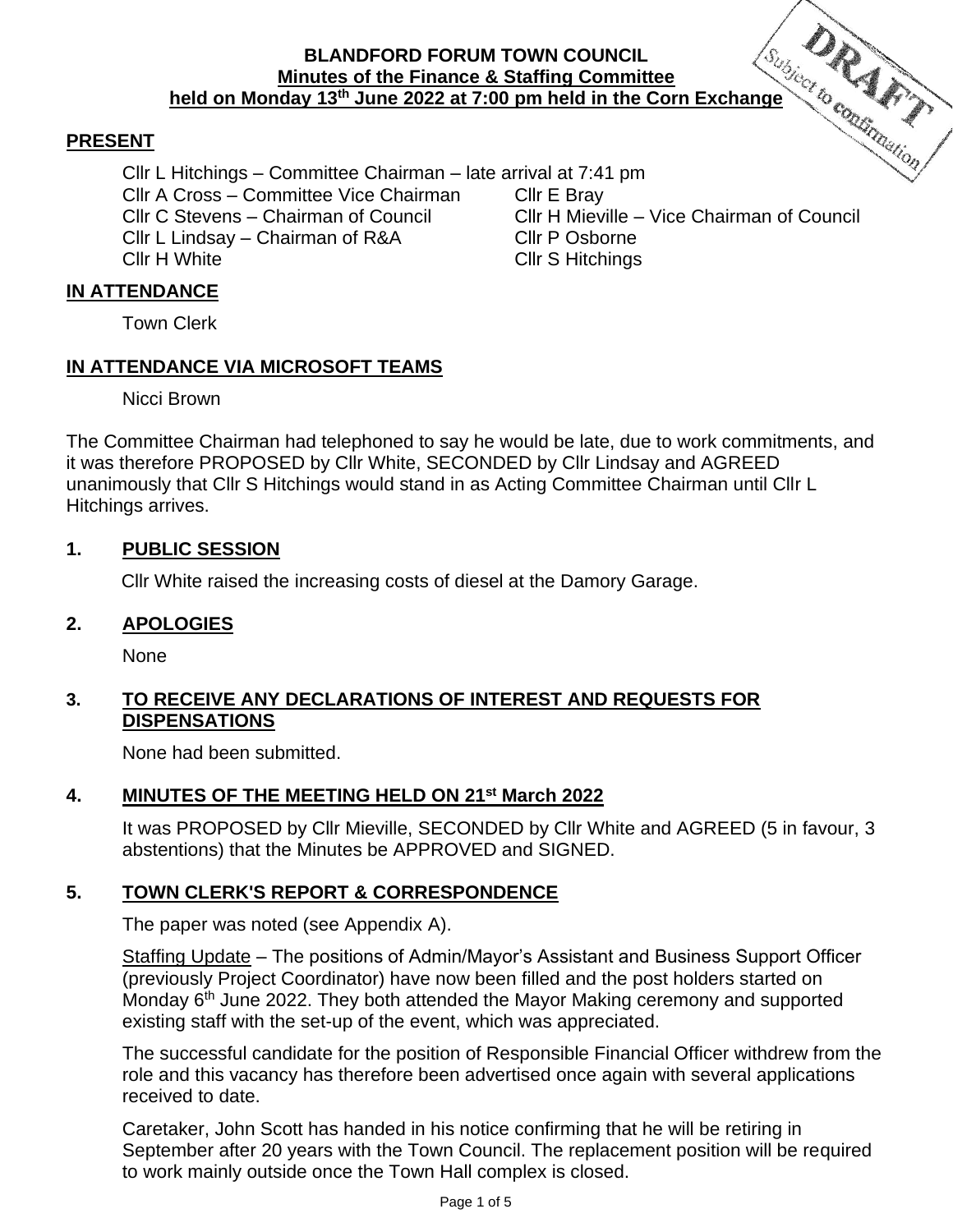# **5. TOWN CLERK'S REPORT & CORRESPONDENCE (cont)**

The Town Clerk is currently reviewing the Assistant Town Clerk's position and is researching the introduction of a Committee Clerk, which will be discussed with the Committee Chairman before going out to advert to focus on Planning, the Neighbourhood Plan and Town & General Purposes Committee.

# **6. ANALYTICAL REVIEW OF EXPENDITURE AGAINST BUDGET FOR THE FOLLOWING:**

- 6.1 Administration Budget for the year to 31<sup>st</sup> March 2022 The paper was noted (see Appendix B).
- 6.2 Overall Revenue Budget for the year to 31st March 2022 The paper was noted (see Appendix C).

#### **7. ANALYTICAL REVIEW OF EXPENDITURE AGAINST BUDGET FOR THE FOLLOWING:**

7.1 Administration Budget for the year to 31<sup>st</sup> May 2022

The paper was noted (see Appendix D).

7.2 Overall Revenue Budget for the year to 31<sup>st</sup> May 2022

The paper was noted (see Appendix E).

7.3 Reserves Accounts as at 31<sup>st</sup> May 2022

The paper was noted (see Appendix F)

The Committee agreed to adjust the order of the agenda, due to Cllr L Hitchings' absence and will review the finance documentation once he has arrived.

#### **8. INTERNAL AUDITOR'S REPORT**

The paper was noted (see Appendix H).

# **9. TO APPROVE UPDATED ASSET REGISTER**

The paper was noted (see Appendix I).

It was PROPOSED by Cllr Osborne, SECONDED by Cllr White and AGREED unanimously that a **RECOMMENDATION is made to full council that**

**The updated Asset Register is approved.** 

# **ACTION: TOWN COUNCIL**

# **10. REVIEW OF END OF YEAR ACCOUNTS 2021/22**

The paper was noted (see Appendix J).

It was PROPOSED by Cllr White, SECONDED by Cllr Cross and AGREED unanimously that a **RECOMMENDATION is made to full council that**

**The Annual Accounts 2021-22 are approved, subject to some minor amendments which will be made before distribution to all Councillors. It was noted that the Committee had only received the accounts earlier today and had not had the opportunity to view them fully.** 

**ACTION: TOWN COUNCIL**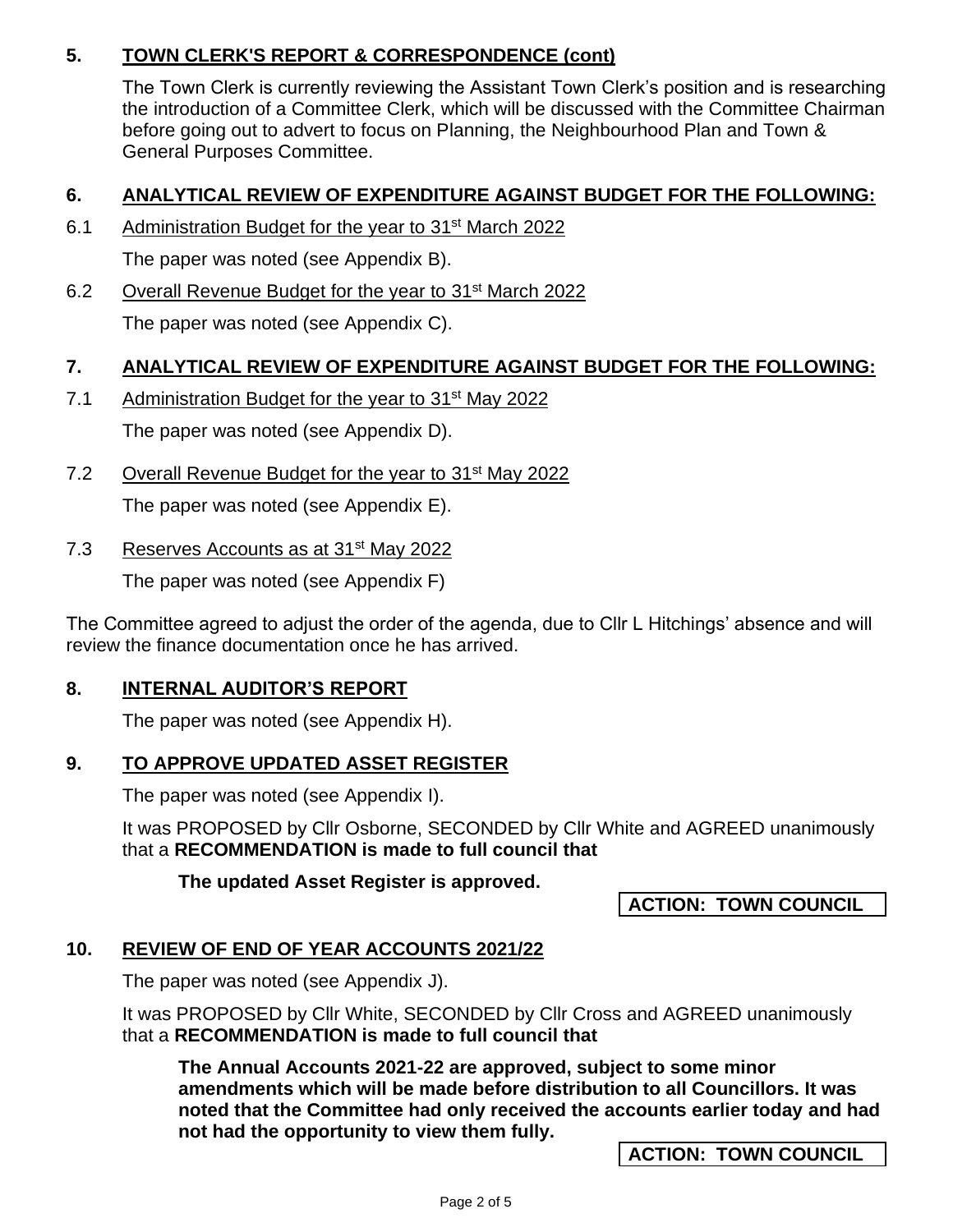# **11. TO CONSIDER GRANT APPLICATIONS**

# 11.1 Life Education Wessex & Thames Valley

The paper was noted (see Appendix K).

Cllr Osborne PROPOSED a grant of £150, which was SECONDED by Cllr Lindsay and Cllr Mieville a grant of £250, which was not seconded. It was therefore AGREED (5 in favour, 1 against, 2 abstentions) that a **RECOMMENDATION is made to full council that**

#### **A grant of £150 is approved for the purchase of items for Life Education Wessex & Thames Valley (Expenditure Authority: Localism Act 2011 s1-8).**

# **ACTION: TOWN COUNCIL**

7:41 pm – Cllr L Hitchings arrived.

#### 11.2 The Vale Pantry

The paper was noted (see Appendix L).

It was PROPOSED by Cllr Cross, SECONDED by Cllr Mieville and AGREED (8 in favour, 1 abstention) that a **RECOMMENDATION is made to full council that**

#### **A grant is not approved on this occasion.**

# **ACTION: TOWN COUNCIL**

#### 11.3 The Jolly Good Company

The paper was noted (see Appendix M).

It was PROPOSED by Cllr Lindsay, SECONDED by Cllr Osborne but not AGREED (3 in favour, 5 against, 1 abstention) that the group is offered one afternoon a month free venue hire at £324.

It was PROPOSED by Cllr Mieville, SECONDED by Cllr L Hitchings and AGREED (5 in favour, 3 against, 1 abstention) that a **RECOMMENDATION is made to full council that** 

#### **Two afternoons a month are approved for free venue hire at a cost of £648 (incl. VAT) (Expenditure Authority: Localism Act 2011 s1-8).**

Cllr White suggested that a discussion is held regarding ongoing free venue hire for the group to avoid annual applications and provide stability for the group.

It was PROPOSED by Cllr Mieville, SECONDED by Cllr Cross and AGREED (8 in favour, 1 abstention) that a **RECOMMENDATION is made to full council that** 

#### **A grant is not approved on this occasion.**

**ACTION: TOWN COUNCIL**

Cllr L Hitchings took over the chairmanship of the meeting.

# **12. REVIEW OF FINANCE DOCUMENTATION**

#### 12.1 To receive and retrospectively approve the cheque payment 011129 (Sheet 871) totalling £122.85

It was PROPOSED by Cllr L Hitchings, SECONDED by Cllr Cross and AGREED unanimously that

#### **The cheque payment 011129 (Sheet 871) totalling £122.85 is received and retrospectively approved.**

**ACTION: TOWN CLERK**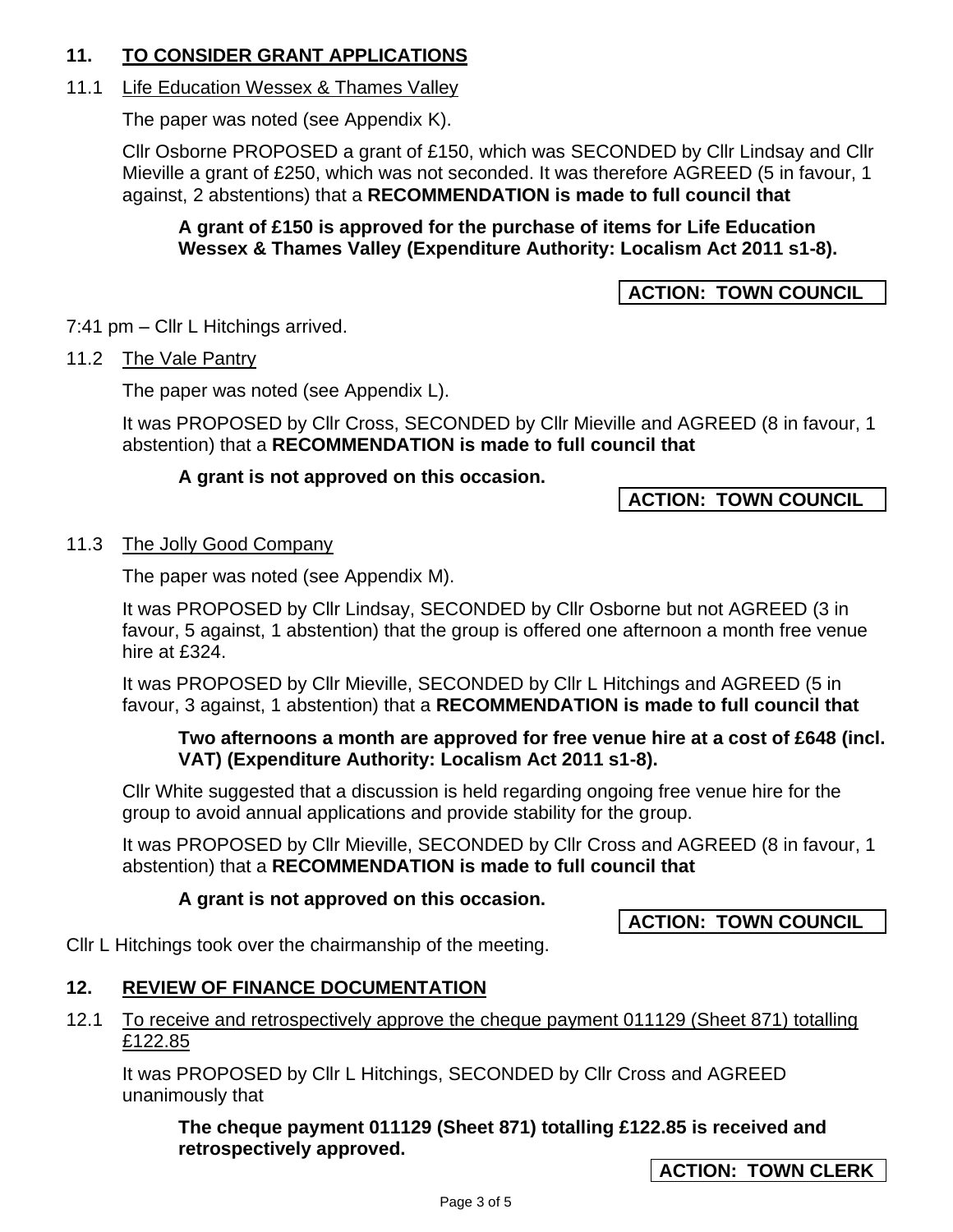# **12. REVIEW OF FINANCE DOCUMENTATION (CONT)**

12.2 To receive and retrospectively approve direct debit payments for the period 1<sup>st</sup> February 2022 to 30th April 2022 (sheets 193-195) totalling £86,395.90

It was PROPOSED by Cllr L Hitchings, SECONDED by Cllr Cross and AGREED unanimously that

**The direct debit payments for the period 1 st February 2022 to 30th April 2022 (sheets 193-195) totalling £86,395.90 are received and retrospectively approved.** 

## **ACTION: TOWN CLERK**

#### 12.3 To receive and retrospectively approve Online Faster Payments FP081 to FP095 totalling £484,306.92

It was PROPOSED by Cllr L Hitchings, SECONDED by Cllr Cross and AGREED unanimously that

**Online Faster Payments FP081 to FP095 totalling £484,306.92 are approved retrospectively.** 

**ACTION: TOWN CLERK**

#### 12.4 Retrospective approval of the Investment Account for the period 1<sup>st</sup> February 2022 to 31<sup>st</sup> May 2022

The paper was noted (see Appendix G).

It was PROPOSED by Cllr Osborne, SECONDED by Cllr Cross and AGREED unanimously that

#### **The Investment Account for the period 1 st February 2022 to 31st May 2022 is approved retrospectively.**

#### **ACTION: TOWN CLERK**

The Committee Chairman noted that the BACS and CHAPS are not on the agenda because there were none.

#### 12.5 Report by Chairman on Bank Reconciliation and Petty Cash check

Cllr L Hitchings carried out a petty cash check, which was correct, and confirmed that the monthly bank reconciliation had been undertaken during the period and everything was found to be in order.

12.6 Bank Reconciliation to 30<sup>th</sup> April 2022

The paper was noted (see Appendix H).

# **13. CONFIDENTIAL**

It was PROPOSED by Cllr Osborne, SECONDED by Cllr S Hitchings and AGREED unanimously that

**The public and press may be excluded from the meeting on the grounds that publicity might be prejudicial to the public interest as per Public Bodies (Admission to Meetings) Act 1960.**

#### 13.1 Town Clerk's Report

Nothing to report.